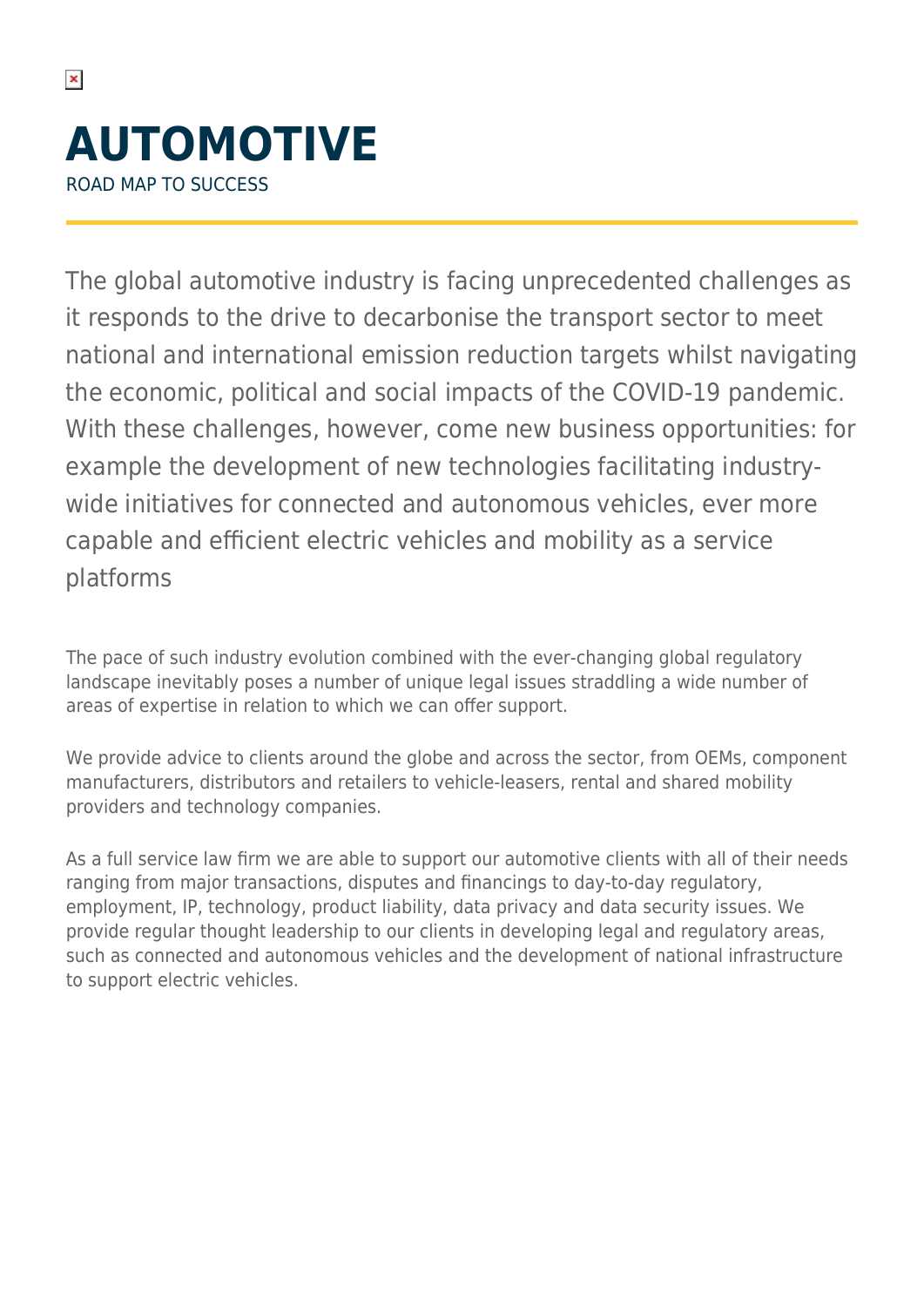### **RECENT EXPERIENCE**

#### **BP**

On its acquisition of Chargemaster (now bp pulse) the UK's largest EV charging network, and on becoming a 33% shareholder in Digital Charging Solutions GmbH (DCS, trading under ChargeNow)

#### **INCHCAPE**

On the acquisition of Interamericana Trading Corporation (ITC) and Simpson Motors in the Caribbean from the Simpson Group and on the sale of two major Saint Petersburg car dealership centres (Toyota/ Lexus and Audi) to KlyuchAvto, a major Russian car dealer

#### **IVECO AND FIAT CHRYSLER**

As European coordinating competition litigation counsel in relation to follow-on damages claims stemming from the EU Commission's settlement decision in Trucks, the most high profile competition infringement and follow-on damages cases in Europe

#### **JAGUAR LAND ROVER**

In relation to its Chinese joint venture established with Chery Automobile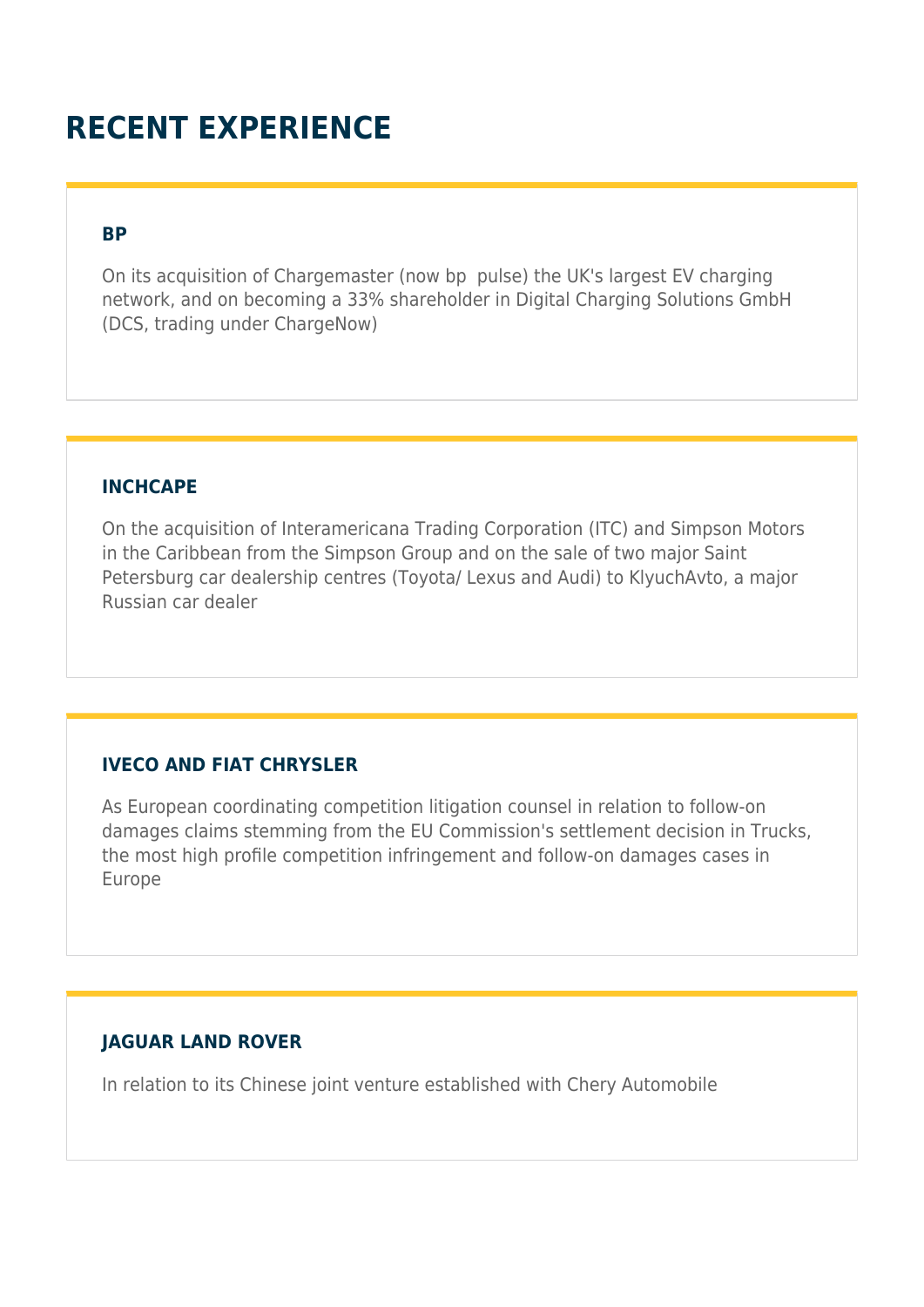#### **MITSUBISHI CORPORATION**

On its acquisition of Intermark Auto, a leading operating lease and fleet management company in Russia

#### **TATA MOTORS**

On its US\$2.3 billion acquisition of Land Rover and Jaguar from Ford

### **OUR CAPABILITIES**

Our expert teams provide a diverse range of legal services to our clients in the Automotive sector

# **ESG, SUSTAINABILITY AND RESPONSIBLE BUSINESS**

BUILDING A RESILIENT FUTURE

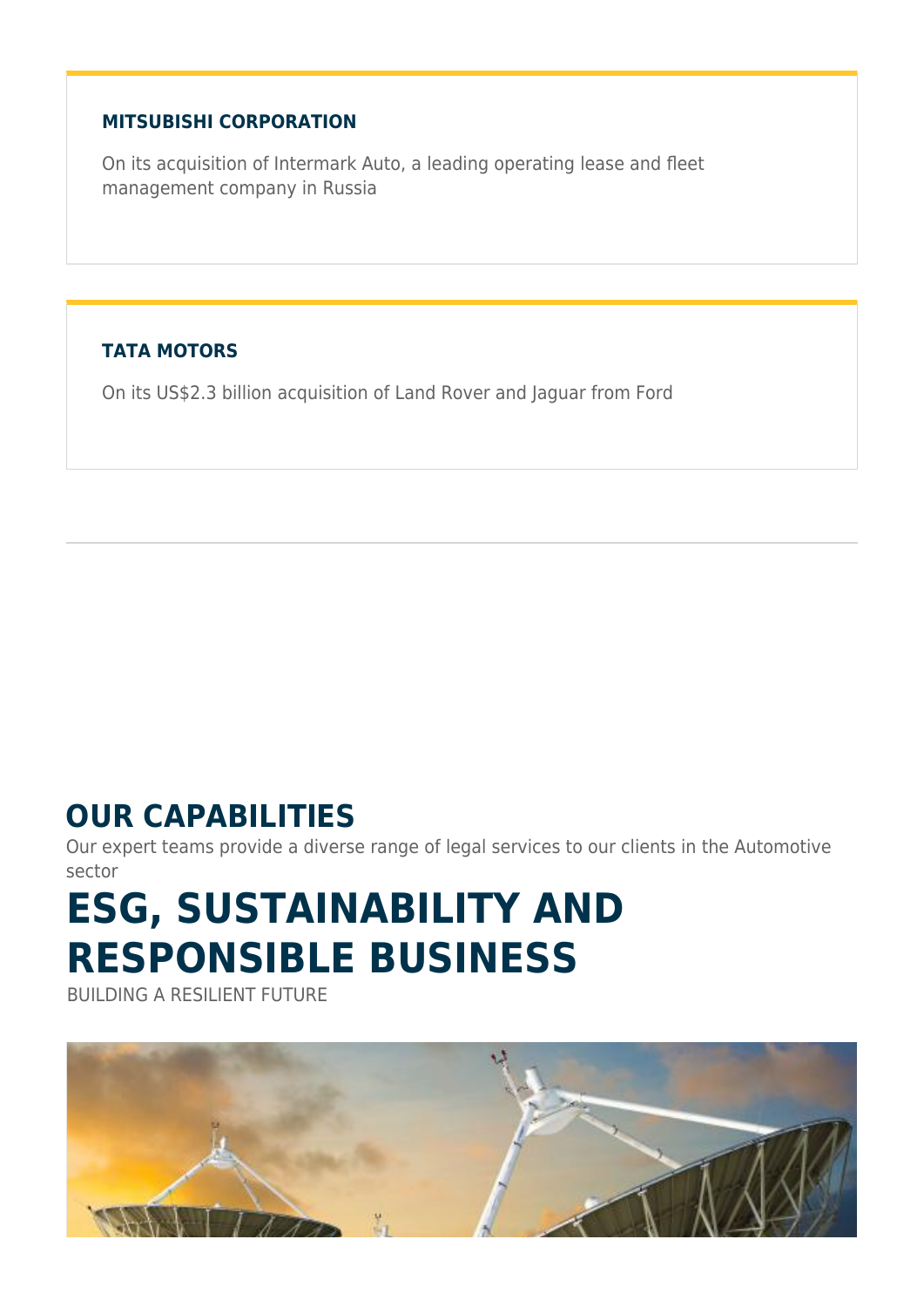## **TECHNOLOGY, MEDIA AND ENTERTAINMENT, AND TELECOMMUNICATIONS**

**AT THE FOREFALL OF INDICATION.** 









View All Solutions

**OUR PEOPLE**